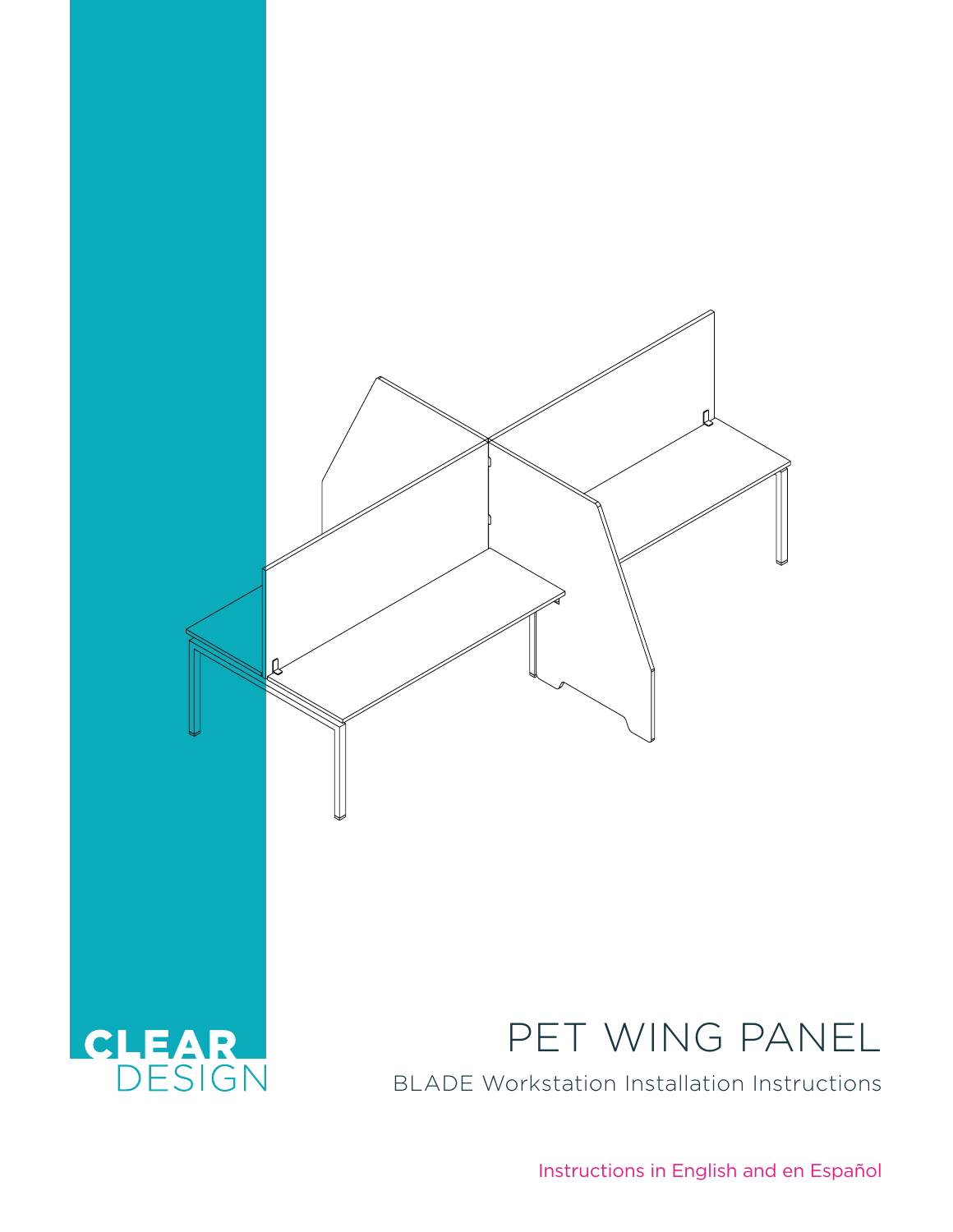## **BLADE WING PANELS**

This product can be used in several ways, with a variety of BLADE workstation configurations. This guide featues the wing panels being used with a BLADE Facing Pod of 4.

Note: This panel can only be used with the BLADE intermediate leg BLINT45.

## **PARTS LIST**

| QTY           | PRODUCT CODE                   |
|---------------|--------------------------------|
| $\mathcal{P}$ | <b>BLADE Wing Panel</b>        |
| $\mathcal{P}$ | PWBH - PET Panel Hinge Bracket |

## **1 | PLACE PANELS BETWEEN WORKSTATIONS**

Slide panels into 1" gap between BLADE worksurfaces. Make sure the inside edge of the panel is flush with intermediate leg.

Note: If there is not a 1" gap between your workstations, a Universal Wing Panel is needed.

Deslice los paneles en un espacio de 1 "entre las superficies de trabajo BLADE. Asegúrese de que el borde interior del panel esté al ras con la pata intermedia.

Nota: Si no hay un espacio de 1 "entre sus estaciones de trabajo, se necesita un panel de ala universal.

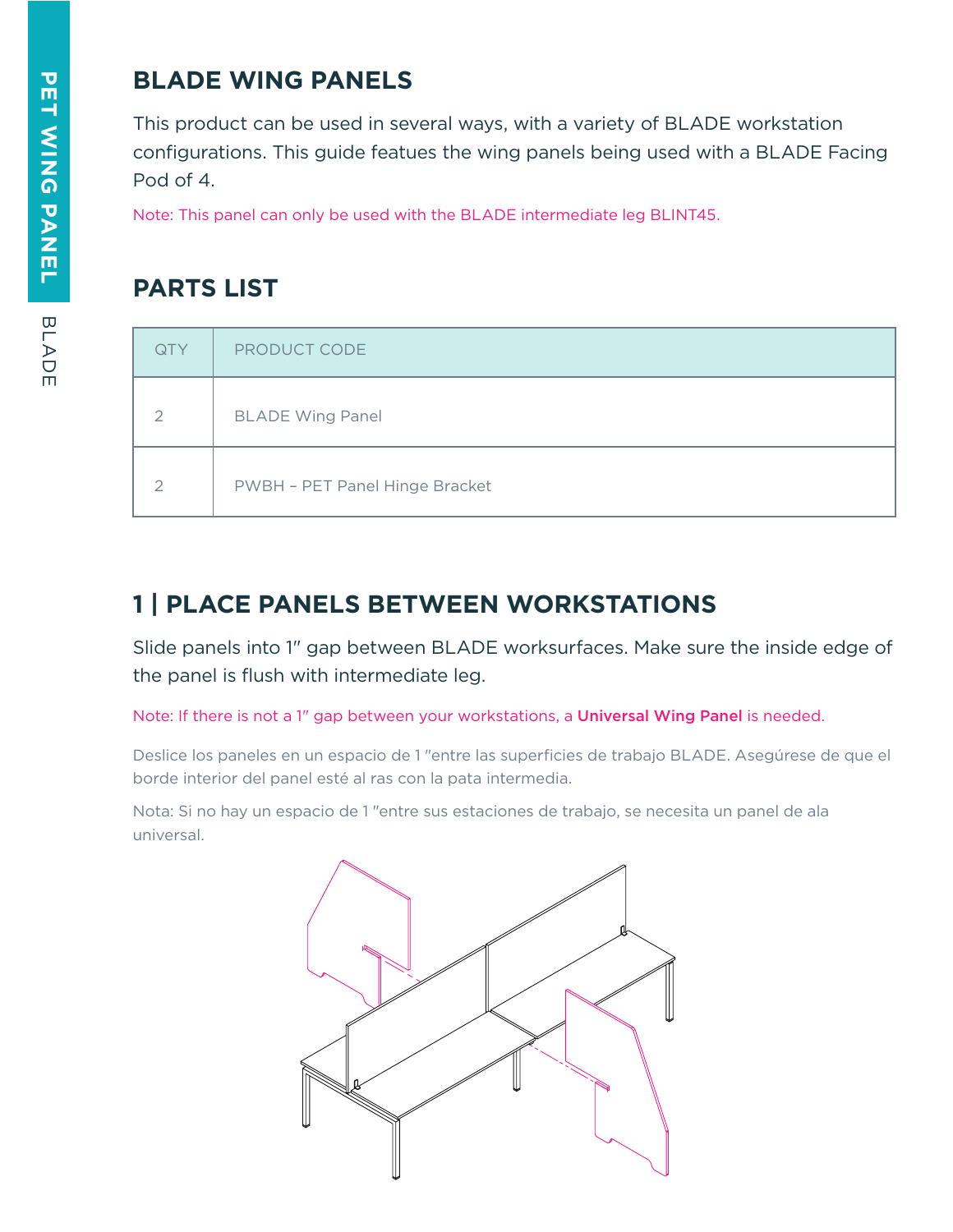## **2 | SECURE PANELS TOGETHER**

Drop the hinge bracket between the two panels and space them 12"-16" apart to provide extra rigidity and keep panels in place.

Deje caer el soporte entre los dos paneles y colóquelos a una distancia de 12 "-16" para proporcionar mayor rigidez y mantener los paneles en su lugar.



**3 | FINISHED**